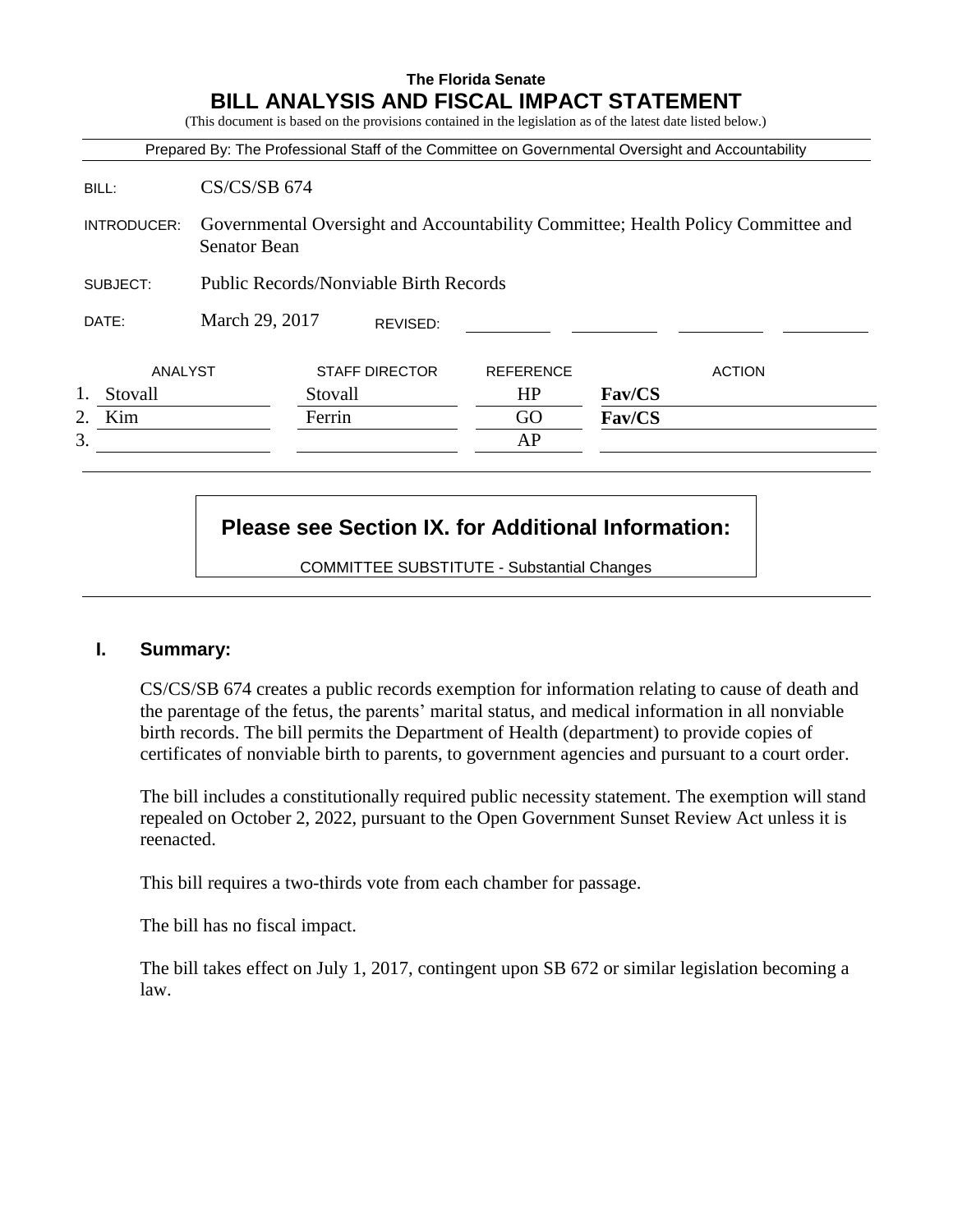### **II. Present Situation:**

#### **Public Records Law**

The Florida Constitution provides that the public has the right to inspect or copy records made or received in connection with official governmental business.<sup>1</sup> This applies to the official business of any public body, officer or employee of the state, including all three branches of state government, local governmental entities, and any person acting on behalf of the government.<sup>2</sup>

In addition to the Florida Constitution, the Florida Statutes provide that the public may access legislative and executive branch records.<sup>3</sup> Chapter 119, F.S., constitutes the main body of public records laws, and is known as the Public Records Act.<sup>4</sup> The Public Records Act states that

it is the policy of this state that all state, county and municipal records are open for personal inspection and copying by any person. Providing access to public records is a duty of each agency.<sup>5</sup>

According to the Public Records Act, a public record includes virtually any document or recording, regardless of its physical form or how it may be transmitted.<sup>6</sup> The Florida Supreme Court has interpreted public records as being "any material prepared in connection with official agency business which is intended to perpetuate, communicate or formalize knowledge of some type."<sup>7</sup> A violation of the Public Records Act may result in civil or criminal liability.<sup>8</sup>

The Legislature may create an exemption to public records requirements.<sup>9</sup> An exemption must pass by a two-thirds vote of the House and the Senate.<sup>10</sup> In addition, an exemption must explicitly lay out the public necessity justifying the exemption, and the exemption must be no broader than necessary to accomplish the stated purpose of the exemption.<sup>11</sup> A statutory

 $\overline{a}$ 

<sup>4</sup> Public records laws are found throughout the Florida Statutes.

<sup>11</sup> *Id.*

 $<sup>1</sup>$  FLA. CONST., art. I, s. 24(a).</sup>

<sup>2</sup> *Id*.

<sup>3</sup> The Public Records Act does not apply to legislative or judicial records. *Locke v. Hawkes*, 595 So. 2d 32 (Fla. 1992). Also see *Times Pub. Co. v. Ake*, 660 So. 2d 255 (Fla. 1995). The Legislature's records are public pursuant to s. 11.0431, F.S. Public records exemptions for the Legislatures are primarily located in s. 11.0431(2)-(3), F.S.

 $5$  Section 119.01(1), F.S.

 $6$  Section 119.011(12), F.S., defines "public record" to mean "all documents, papers, letters, maps, books, tapes, photographs, films, sound recordings, data processing software, or other material, regardless of the physical form, characteristics, or means of transmission, made or received pursuant to law or ordinance or in connection with the transaction of official business by any agency." Section 119.011(2), F.S., defines "agency" to mean as "any state, county, district, authority, or municipal officer, department, division, board, bureau, commission, or other separate unit of government created or established by law including, for the purposes of this chapter, the Commission on Ethics, the Public Service Commission, and the Office of Public Counsel, and any other public or private agency, person, partnership, corporation, or business entity acting on behalf of any public agency."

<sup>7</sup> *Shevin v. Byron, Harless, Schaffer, Reid and Assoc. Inc*., 379 So. 2d 633, 640 (Fla. 1980).

<sup>&</sup>lt;sup>8</sup> Section 119.10, F.S. Public records laws are found throughout the Florida Statutes, as are the penalties for violating those laws.

 $9$  FLA. CONST., art. I, s. 24(c).

<sup>10</sup> *Id.*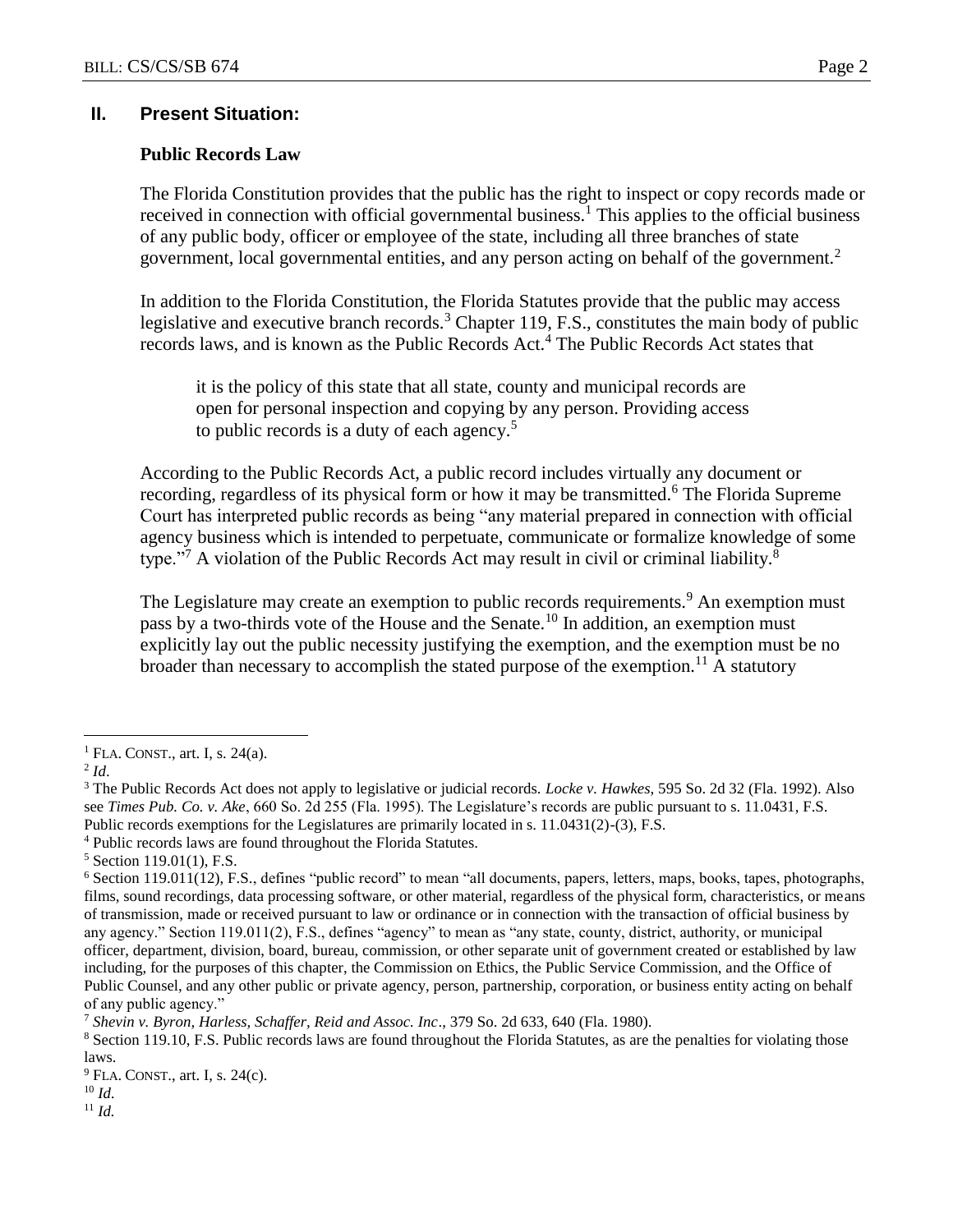exemption which does not meet these criteria may be unconstitutional and may not be judicially saved.<sup>12</sup>

When creating a public records exemption, the Legislature may provide that a record is "confidential and exempt" or "exempt."<sup>13</sup> Records designated as "confidential and exempt" may be released by the records custodian only under the circumstances defined by the Legislature. Records designated as "exempt" are not required to be made available for public inspection, but may be released at the discretion of the records custodian under certain circumstances.<sup>14</sup>

### **Open Government Sunset Review Act**

The Open Government Sunset Review Act (referred to hereafter as the "OGSR") prescribes a legislative review process for newly created or substantially amended public records or open meetings exemptions.<sup>15</sup> The OGSR provides that an exemption automatically repeals on October 2nd of the fifth year after creation or substantial amendment; in order to save an exemption from repeal, the Legislature must reenact the exemption.<sup>16</sup>

The OGSR provides that a public records or open meetings exemption may be created or maintained only if it serves an identifiable public purpose and is no broader than is necessary.<sup>17</sup> An exemption serves an identifiable purpose if it meets one of the following purposes *and* the Legislature finds that the purpose of the exemption outweighs open government policy and cannot be accomplished without the exemption:

- It allows the state or its political subdivision to effectively and efficiently administer a program, and administration would be significantly impaired without the exemption;<sup>18</sup>
- Releasing sensitive personal information would be defamatory or would jeopardize an individual's safety. If this public purpose is cited as the basis of an exemption, however, only personal identifying information is exempt;<sup>19</sup> or
- It protects trade or business secrets.<sup>20</sup>

The OGSR also requires specified questions to be considered during the review process.<sup>21</sup> In examining an exemption, the OGSR asks the Legislature to carefully question the purpose and necessity of reenacting the exemption.

 $\overline{a}$ 

<sup>12</sup> *Halifax Hosp. Medical Center v. New-Journal Corp.,* 724 So. 2d 567 (Fla. 1999). See also *Baker County Press, Inc. v. Baker County Medical Services, Inc.*, 870 So. 2d 189 (Fla. 1st DCA 2004).

<sup>&</sup>lt;sup>13</sup> If the Legislature designates a record as confidential, such record may not be released to anyone other than the persons or entities specifically designated in the statutory exemption. *WFTV, Inc. v. The School Board of Seminole*, 874 So. 2d 48 (Fla. 5th DCA 2004).

<sup>14</sup> *Williams v. City of Minneola*, 575 So. 2d 687 (Fla. 5th DCA 1991).

<sup>&</sup>lt;sup>15</sup> Section 119.15, F.S. Section 119.15(4)(b), F.S., provides that an exemption is considered to be substantially amended if it is expanded to include more information or to include meetings. The OGSR does not apply to an exemption that is required by federal law or that applies solely to the Legislature or the State Court System pursuant to section 119.15(2), F.S.

 $16$  Section 119.15(3), F.S.

 $17$  Section 119.15(6)(b), F.S.

<sup>18</sup> Section 119.15(6)(b)1., F.S.

<sup>19</sup> Section 119.15(6)(b)2., F.S.

<sup>&</sup>lt;sup>20</sup> Section 119.15(6)(b)3., F.S.

<sup>&</sup>lt;sup>21</sup> Section 119.15(6)(a), F.S. The specified questions are:

<sup>1.</sup> What specific records or meetings are affected by the exemption?

<sup>2.</sup> Whom does the exemption uniquely affect, as opposed to the general public?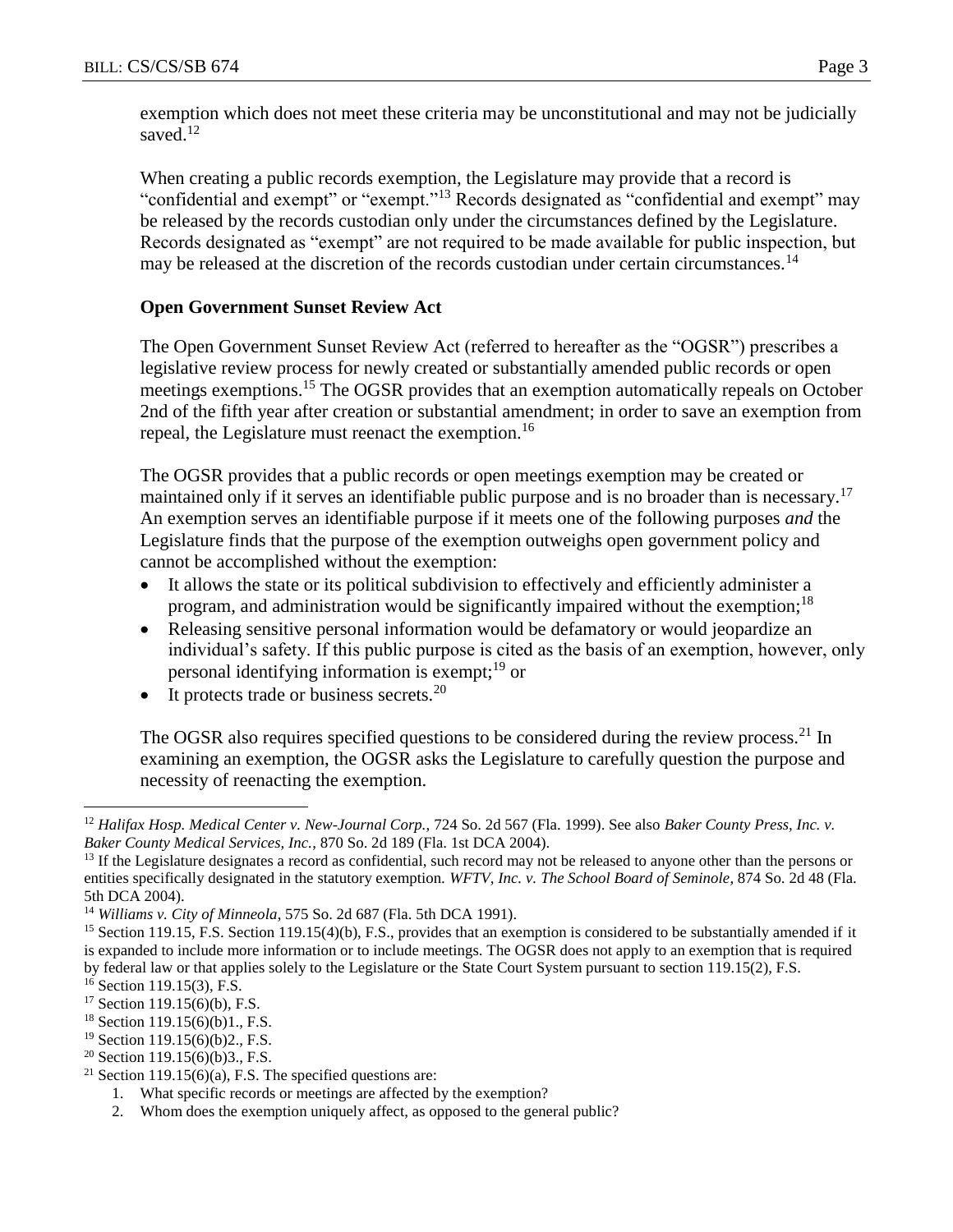If, in reenacting an exemption, the exemption is expanded, then a public necessity statement and a two-thirds vote for passage are required.<sup>22</sup> If the exemption is reenacted without substantive changes or if the exemption is narrowed, then a public necessity statement and a two-thirds vote for passage are *not* required. If the Legislature allows an exemption to sunset, the previously exempt records will remain exempt unless provided for by law.<sup>23</sup>

### **Death and Fetal Death Certificates**

Section 382.008, F.S., requires that a death certificate and fetal death certificate must be filed with the department or local registrar. Such a certificate must include specified information, such as the decedent's social security number, name, place of death and cause of death. In addition, the original death certificate or fetal death certificate "shall contain all information required by the department for legal, social and health research purposes," pursuant to s. 382.008(6), F.S.

#### **Copies of Death and Fetal Death Certificates and Public Records Exemptions**

Certified copies of death records and fetal death certificate are subject to public records exemptions. The department may issue certified copies of death and fetal death certificates, which exclude confidential and exempt information, to anyone who requests a certified copy and pays the appropriate fee.<sup>24</sup> Information related to the cause of death is confidential and exempt from for all death and fetal death records.<sup>25</sup> In addition, parentage, marital status, and medical information are confidential and exempt in fetal death records.<sup>26</sup>

The department may issue certified copies of certificates of death or fetal death which include confidential and exempt information to certain family members and government agencies.<sup>27</sup> All of the information on a death certificate become public after 50 years.<sup>28</sup>

The department may provide confidential and exempt information, vital records or data to government agencies for specified purposes, such as statistical analysis, or to a research entity, if the department reviews the research protocols. Records or data submitted to government agencies or research entities are exempt from public disclosure.<sup>29</sup>

 $\overline{a}$ 

<sup>3.</sup> What is the identifiable public purpose or goal of the exemption?

<sup>4.</sup> Can the information contained in the records or discussed in the meeting be readily obtained by alternative means? If so, how?

<sup>5.</sup> Is the record or meeting protected by another exemption?

<sup>6.</sup> Are there multiple exemptions for the same type of record or meeting that it would be appropriate to merge?

 $22$  FLA. CONST. art. I, s. 24(c).

<sup>23</sup> Section 119.15(7), F.S.

<sup>&</sup>lt;sup>24</sup> Section 382.025(2)(a), F.S.

<sup>25</sup> Section 382.008(6), F.S.

<sup>26</sup> *Id.*

<sup>27</sup> Section 382.025(2)(a), F.S.

 $28$  Section 382.025(2)(b), F.S.

<sup>29</sup> Section 382.025(3), F.S.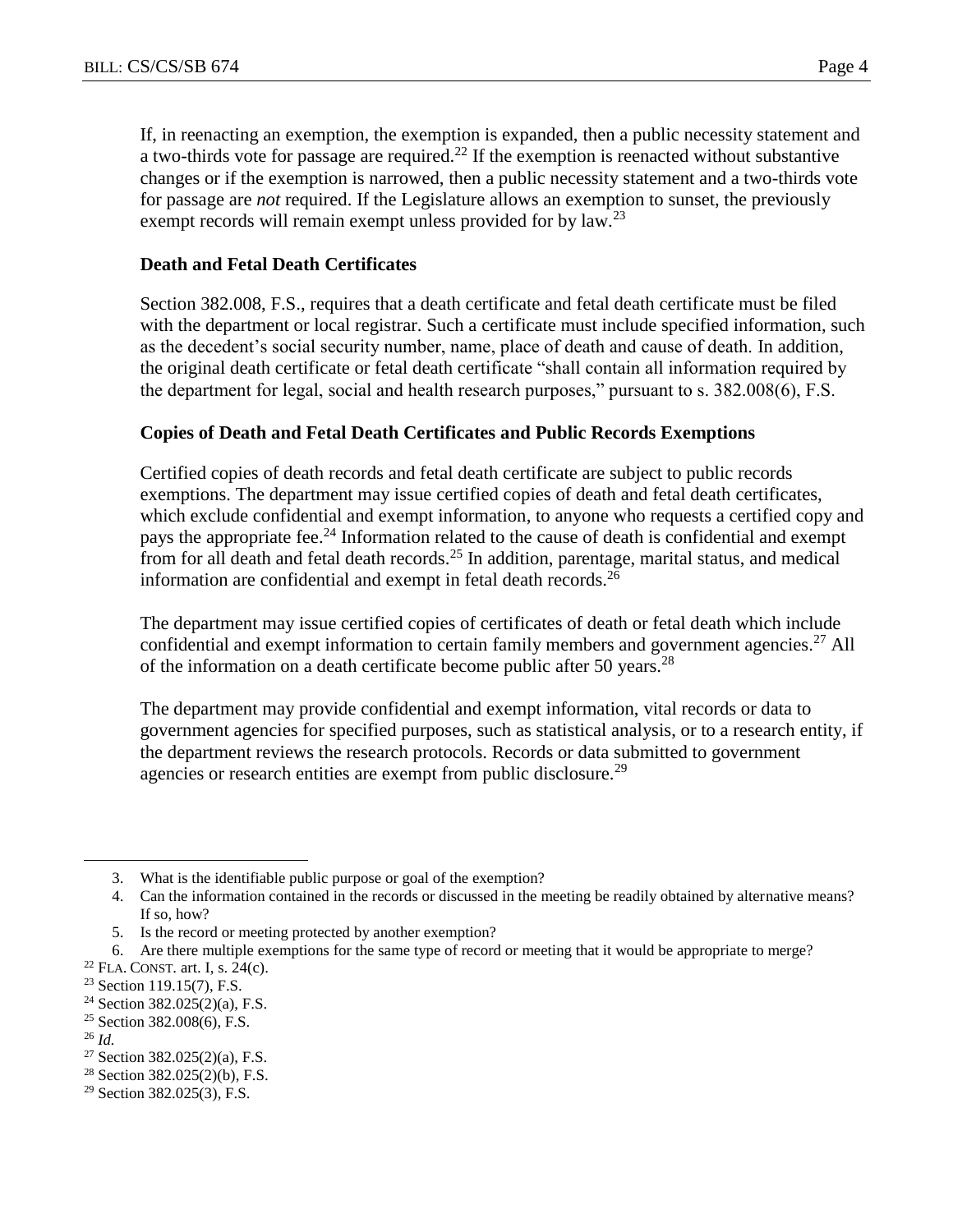### **Nonviable Birth Records**

SB 672 (2017) creates the "Grieving Families Act" which enables a parent to obtain, in certain situations, a certificate of nonviable birth following a miscarriage. The bill defines a "nonviable birth" as an unintentional, spontaneous fetal demise occurring after the completion of the 9th week of gestation but prior to the 20th week of gestation of a pregnancy that has been verified by a health care practitioner.

In response to a parent's request, certain health care practitioners and facilities must submit information, as determined by rule by the Department of Health, Bureau of Vital Statistics (BVS), to the BVS in order to register a nonviable birth. This information will be used to issue a certificate of nonviable birth upon the parent's request. Only a parent named on the nonviable birth registration may request the BVS to issue a certificate of nonviable birth. However, once the certificate has been issued, any person may request a copy of that certificate pursuant to a public records request.

The certificate of nonviable birth must contain:

- The date of the nonviable birth.
- The county in which the nonviable birth occurred.
- The name of the fetus, as indicated on the registration of nonviable birth. If a name was not provided on the original or amended registration and the parent chooses not to provide a name, the certificate will use "baby boy," "baby girl," or "baby" if the sex is unknown, and the last name of the parents.
- A statement on the front of the certificate: "This certificate is not proof of a live birth."

### **III. Effect of Proposed Changes:**

The bill provides that an original certificate of nonviable birth must contain all of the information required by the department for legal, social and health research purposes. This is the same information that the department collects for death certificates and fetal death certificates.<sup>30</sup>

The bill makes the following information confidential and exemption in all nonviable birth records: cause of death and the parentage of the fetus, marital status of each parent, and all medical information.

The department may issue copies of a certificate of nonviable birth: to the parents, to government entities for official purposes and upon a court order. A parent, government entity, or court may request a copy of a certificate of nonviable birth that has the confidential and exempt information printed on the document. In the alternative, a parent, government entity or court may purchase a certificate, which does not contain the confidential and exempt information on its face. This provision is similar to current law which allows certain family members to have a copy of a death certificate with the cause of death documented on the certificate, and allows any member of the public (including the family) to order a copy of a death certificate without the cause of death on the face of the document.<sup>31</sup>

 $\overline{a}$ 

<sup>30</sup> Section 382.008(6), F.S.

<sup>31</sup> Section 382.025(2), F.S.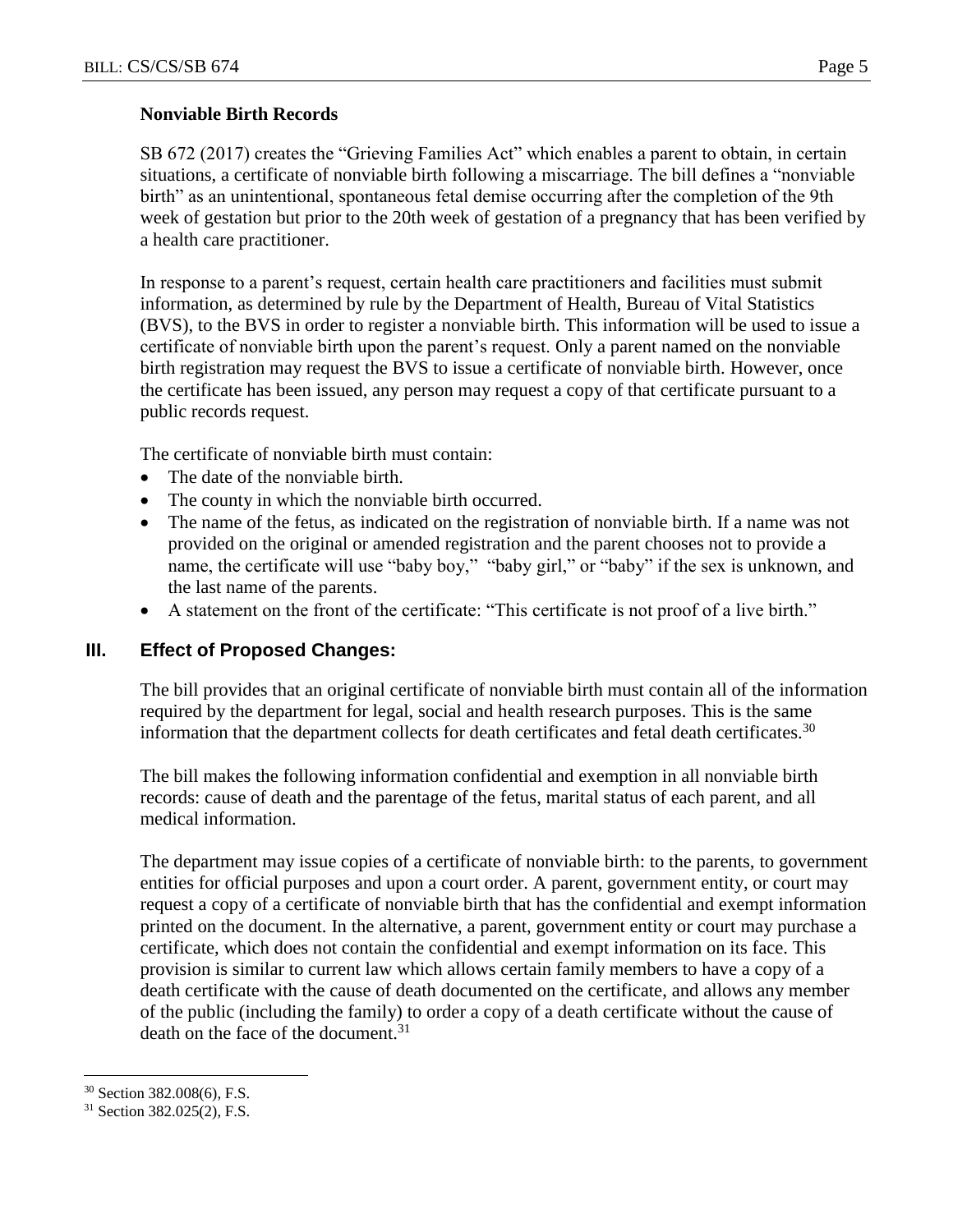The exemption will stand repealed on October 2, 2022, pursuant to the Open Government Sunset Review Act unless it is reenacted.

The bill includes a constitutionally required public necessity statement. The public necessity statement provides that the exemption is needed to protect the privacy rights of a woman who experiences a nonviable birth. Furthermore, the public disclosure of such information may discourage a woman from seeking medical care from a licensed health care practitioner or health care facility.

The bill takes effect on July 1, 2017, contingent upon SB 672 or similar legislation becoming a law.

### **IV. Constitutional Issues:**

A. Municipality/County Mandates Restrictions:

None.

B. Public Records/Open Meetings Issues:

#### **Voting Requirement**

Article I, Section 24(c) of the Florida Constitution requires a two-thirds vote of each chamber for public records exemptions to pass.

#### **Public Necessity Statement**

Article I, Section 24(c) of the Florida Constitution requires a public necessity statement for a newly created or expanded public-records exemption. The Florida Constitution provides that an exemption must state with specificity the public necessity of the exemption. The public necessity statement provides that the exemption is needed to protect sensitive personal information. Furthermore, the public disclosure of such information may discourage a parent from obtaining a certificate of nonviable birth if the public records exemption were not in place.

### **Breadth of Exemption**

Article I, Section 24(c) of the Florida Constitution requires a newly created public records exemption to be "no broader than necessary to accomplish the stated purpose of the law." This bill appears to meet this standard.

C. Trust Funds Restrictions:

None.

### **V. Fiscal Impact Statement:**

A. Tax/Fee Issues:

None.